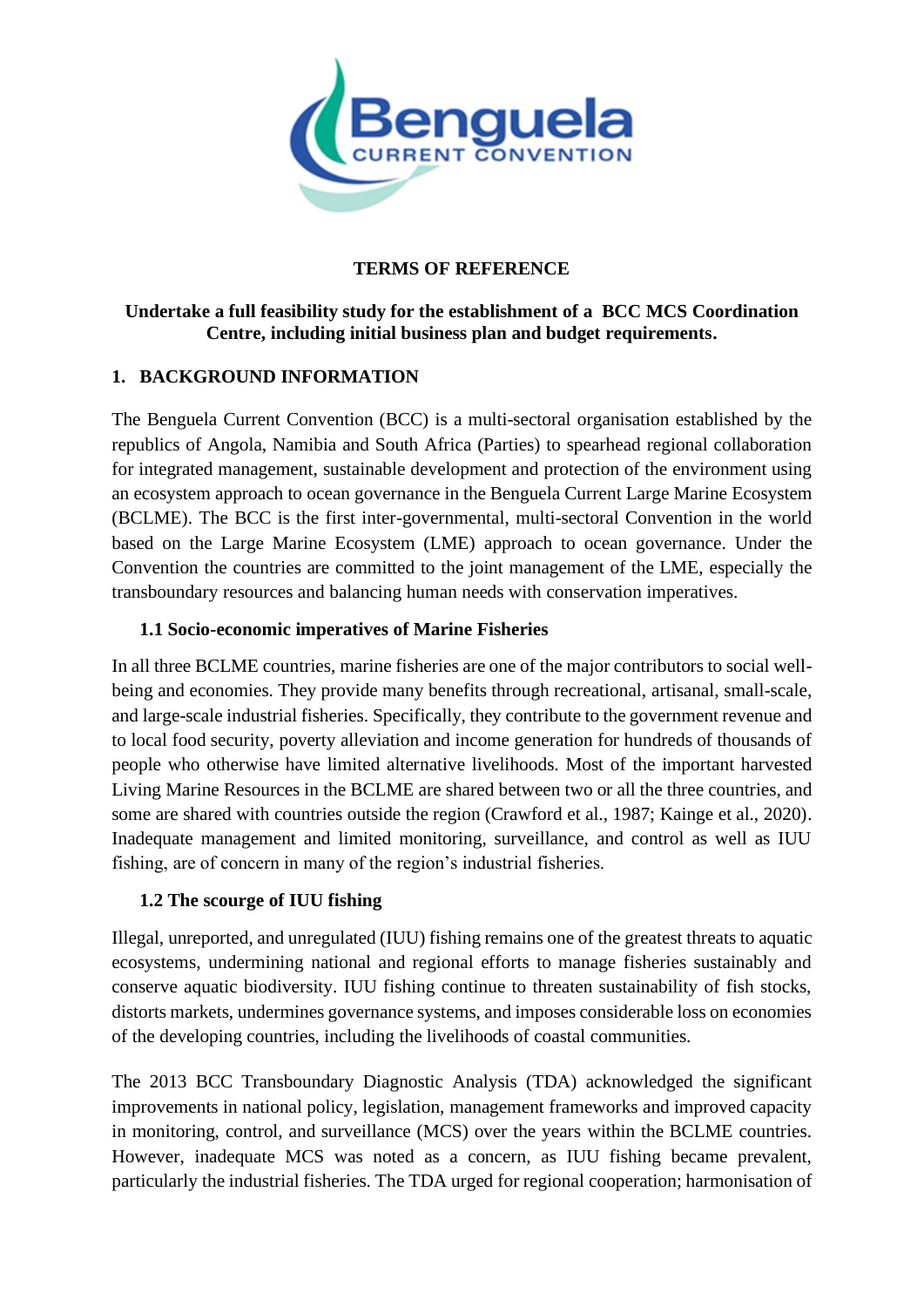policies and strengthen information sharing, given the global nature of illegal fishing. Towards achieving one of its strategic objectives, of ensuring compliance with management and conservation measures for shared stocks; the 2014 BCC Strategic Action Program (SAP) underlined that sharing of MCS information and intelligence, resources, etc. between the countries was a priority.

## **1.3 Regional efforts to combat IUU fishing**

In the SADC region IUU fishing is widely recognized as the scourge of the fishing industry, becoming more and more widespread in the area, leading to an unsustainable harvest of fish stocks and other marine wildlife. To face such a challenge in 2003, the SADC Protocol on Fisheries came into force, with the objective of promoting the "responsible use of the living aquatic resources to enhance food security and human health, safeguard the livelihood systems of fishing communities, and generate economic opportunities for nationals in the region and to ensure that future generations benefit from these resources". In July 2008 SADC Fisheries Ministers signed the SADC Fisheries Ministers' Statement of Commitment to stop IUU fishing, which highlighted the priority areas to curb IUU fishing in the region. The statement, calls for strengthening the efforts to improve regional and inter-regional cooperation for fisheries governance and to reinforce MCS capacities at regional level.

In support of Article 9 of the Protocol, in 2017 Ministers responsible for Fisheries and Aquaculture approved a Charter for the establishment of a regional MCS Coordination Centre (MCSCC) in Mozambique. The centre will further assist in promoting regional cooperation, information sharing and cost-effective sharing of assets in the fight against IUU fishing. To this end all BCC countries have signed the Charter for the establishment of the MCSCC.

In accordance with the 2014 African Union's Policy Framework and Reform Strategy for Fisheries and Aquaculture, the high degree of interconnectedness of the African continent requires strengthened regional cooperation, collaboration and coordination in the management of shared ecosystems. This is particularly relevant to combat IUU fishing at a regional and subregional level. The aim of the Statement is improving regional cooperation with a view to eradicating IUU fishing; strengthening fisheries governance and legal frameworks to eliminate IUU fishing; developing regional plan of action to combat IUU fishing and strengthening fisheries MCS capacity regionally.

The coming into effect of the FAO Port State Measures Agreement (PSMA) in 2016, was a great achievement; and thus the instrument has been ratified by most countries of the BCC. Following full ratification of the PSMA the BCC countries in collaboration with FAO would need to strengthen their capacity development programs, including measures to domesticate the instrument for effective implementation. The determination and commitment to combat IUU fishing was further demonstrated by the conclusion of bilateral agreements by BCC countries amongst themselves in accordance with PSMA recommendations. These agreements emphasise amongst other things, the need to strengthen cooperation on MCS activities, sharing of information and intelligence, capacity development, etc. Nevertheless, presently there is still limited cooperation and information sharing among the BCC member states on MCS activities.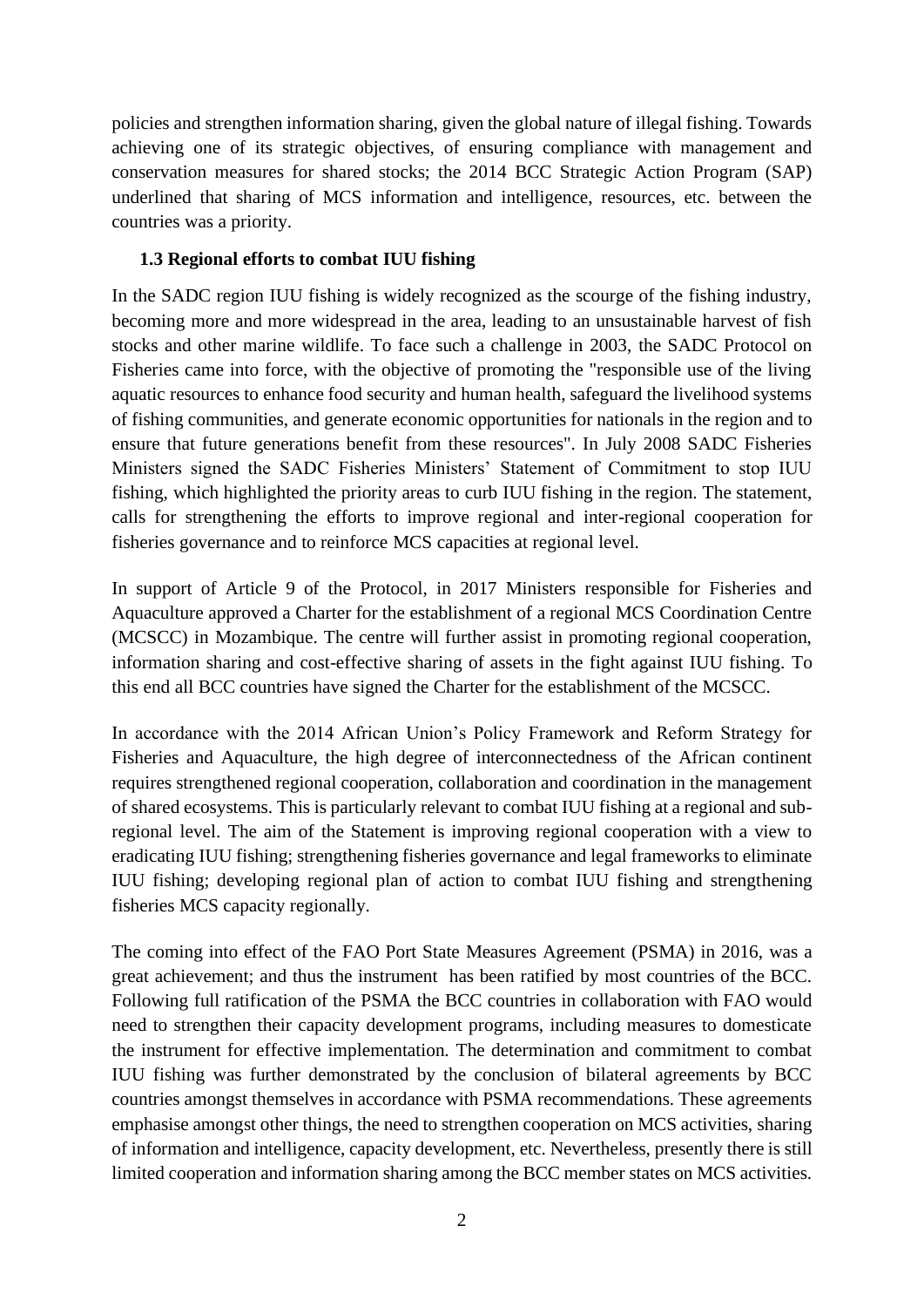The BCC seeks to enlist services of a consulting firm or consortium of consultants, ideally with representation from each country, to conduct a full feasibility study for the establishment of a sub-regional MCS (Monitoring, Control and Surveillance) center. This will include initial Business Plan and Budget requirements (taking into account the need to establish a real-time VMS system, on-board observers, other monitoring and compliance tools as necessary) as well as identification of potential sources of sustainable financial support for such an enterprise. And to encourage the commitment of further resources by each country to the LME-wide IUU fishing and MCS.

# **2. SCOPE OF WORK**

## **2.1 Objective of the consultancy**

The overall objective of the consultancy is to contribute towards sustainable use, protection and effective management of the LMR of the BCLME region, thus improving food security in the BCC Parties. It would recommend specific steps and guidance for the establishment of the sub-regional MCS Centre in order to prevent and combat IUU fishing. This include development of initial business plan and budget requirements for such a Centre.

The purpose of the contract is to provide BCC with guidelines for the establishment of the subregional MCS Center. The assignment will involve the delivery of technical assistance to the BCC in order to devise an operational and financial plan to identify steps to be performed for the installing and start-up of the regional MCS Center. The contract implementation will also include the organization and facilitation of a validation workshop to ensure ownership of the project by the countries.

## **2.2 Specific Activities**

*The consultant will complete the following tasks:* 

- Participate in an inception meeting with the BCC Secretariat, Compliance members and relevant partners to agree on a timetable and milestones for the assignment. The timetable would include:
	- Tentative dates/ timeframes for national and regional consultations, including progress review and validation workshops.
	- Presentations to National Intersectoral Committees in each country and EAC working groups.
- Set up a task team made up of relevant members from the Compliance Committee to assist the consultant in drawing up the business plan and budget requirements.
- Collect and review information and relevant documentation useful for the assessment including:
	- National legislations, RFMOs MCS related resolutions and international fisheries instruments and plans relevant to the subject (e.g national fisheries action plans, SADC Protocol on Fisheries, SADC Statement of commitment on IUU fishing, FAO International Plan of Action on IUU, Port State Measures Agreement, etc) ;
	- Relevant thematic reports produced by the BCC, and recent published information and data on the pressures, states and responses of key issues in the BCLME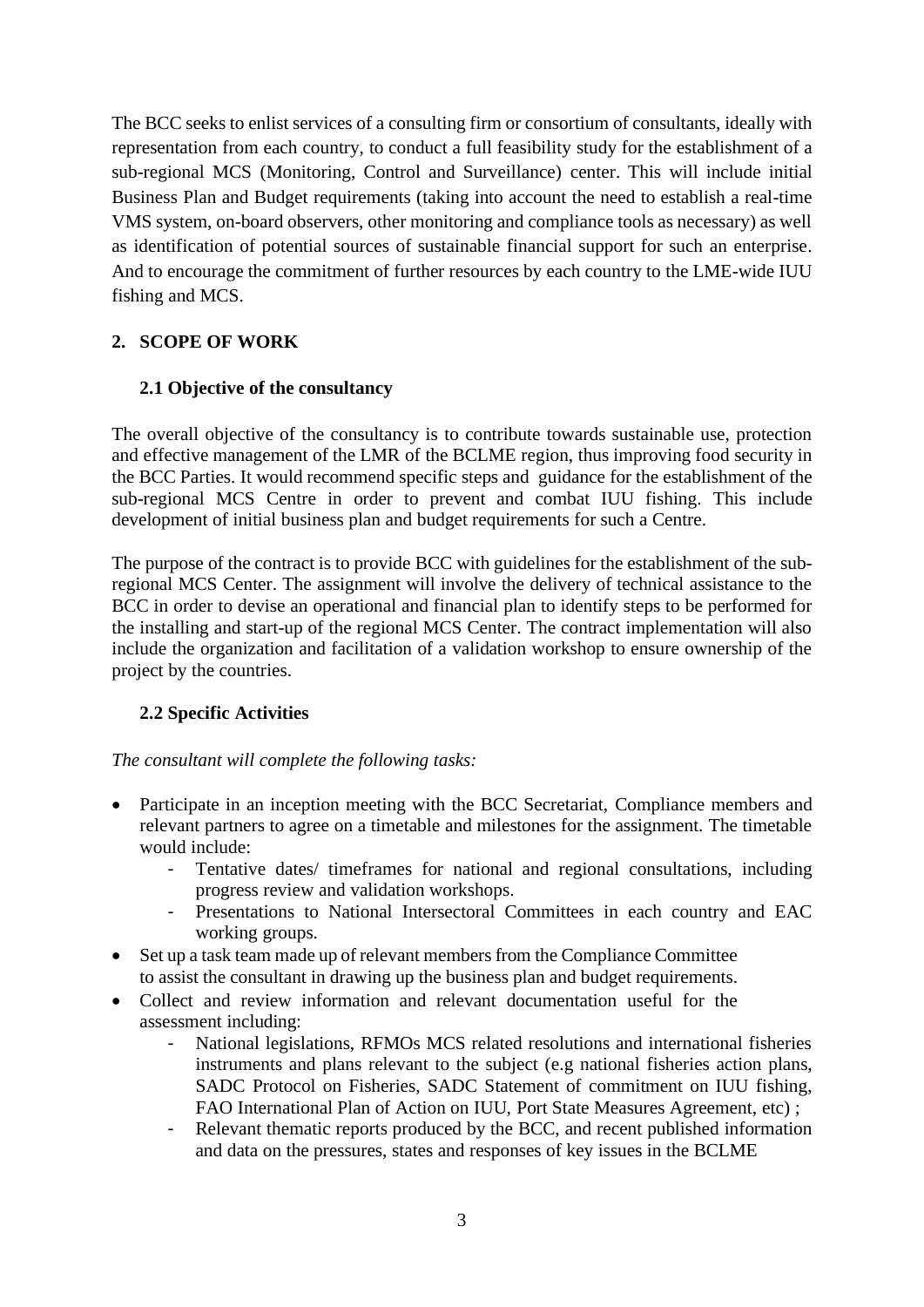- Similar regional initiatives involving regional MCS joint management (e.g. RPOA-IUU; Pacific Islands Forum Fisheries Agency - FFA; Regional Plan for Fisheries Surveillance in the South-East Indian Ocean; etc)
- Prepare a workplan for the assignment, with the methodology to be proposed, and the travels to the three BCC countries and regional organisations;
- Travel to the countries and consult with Fisheries Authorities, Fishing associations; other relevant authorities, regional organizations and representatives of regional initiatives involving MCS to gather further information and meaningful inputs.
- Prepare and submit a first draft of the business plan and budget requirements for the establishment and management of the sub-regional MCS Coordination Center. The plan should include among others:
	- The operational steps to be performed in order to set up the Center
	- The needed legal arrangements in order to make the Center operational and its decisions enforceable at national and regional level
	- A set of administrative and management procedures necessary to run the Center
	- A plan of human resources and equipment to set up and run the Center
	- A provisional list of the training needs to set up and run the Center.
	- A budget for the installing and start-up phase
	- Recommendations on possible options for funding and sustainance of the Center
- Review the draft as to include findings/recommendations of the discussion with BCC Secretariat and the countries
- Convene and conduct a regional validation workshop (2 days) to present and validate the final document.

## *Liaison:*

- Liaise with the Manager responsible for the Compliance program and the BCLME III Project Manager for progress updates, to seek advice, discuss amendments to the timelines and milestones, and to agree on how to resolve assignment challenges.
- Consult with the Compliance Committee to for advice and recommendations on status, pressures and responses, and to frame management and policy recommendations.
- Liaise and collaborate with the consultants revising and updating the SAP and developing NAPs to capture and current advice and recommendations.

# **2.3 Expected deliverables and proposed payments**

| <b>Expected \deliverable</b>                                                                                                                                  | <b>Proposed</b><br>payment per<br>deliverable |
|---------------------------------------------------------------------------------------------------------------------------------------------------------------|-----------------------------------------------|
| Assignment inception report with agreed work plan and milestone dates.<br>Agreed tentative national and regional consultations and presentations<br>schedule. | 20%                                           |
| 2. National consultation reports for country review and approval                                                                                              | 30%                                           |
| 3. First draft of the business plan and budget requirements for<br>thetablishment and management of the sub-regional MCS Centre                               | 30%                                           |
| 4. Submission of the Final Technical Report (FTR) including the amended<br>main report.                                                                       | 20%                                           |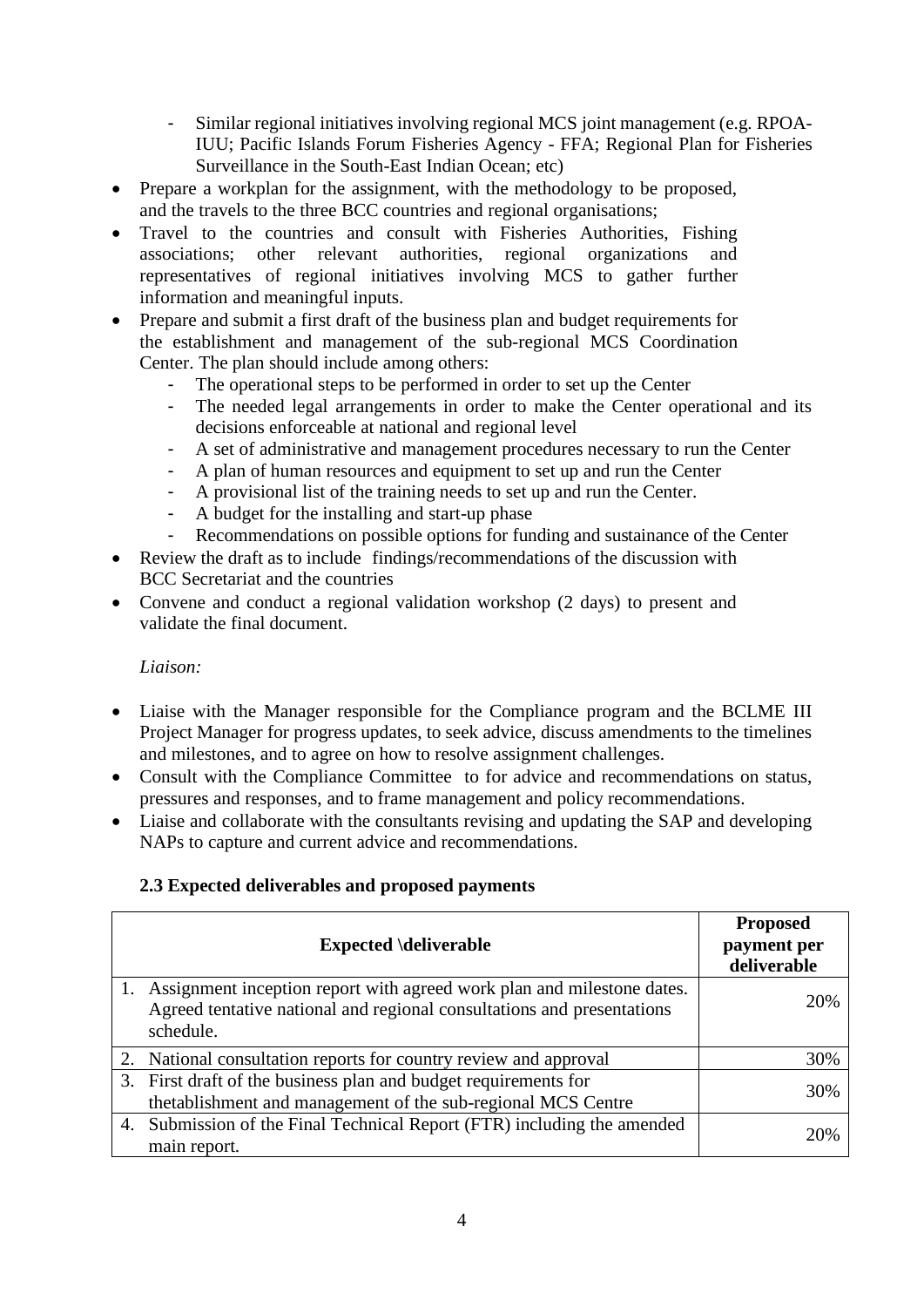# **3. TIMELINE**

It is anticipated that the consultancy will run from **June 2022** to **August 2022**.

# **4. WORKSTATION**

This is a home-based assignment with travel to the BCC Parties. All travels shall require prior authorisation by the BCC.

The Consultants are expected to conduct at least one national consultation in each country, Angola, Namibia and South Africa, and facilitate at least one regional meeting for review and validation of the regional MCS business plan and budget requirements.

# **5. QUALIFYING REQUIREMENTS FOR THE CONSULTANT/FIRM**

# **5.1.Eligibility**

The consultants should have a minimum of 10 years of experience in fisheries governance and institutional arrangements with proven experience in the establishment of national and/or intergovernmental bodies;

Tenders will only be considered provided that all the documentation as specified in Appendix A and B of this document have been supplied.

# **5.2.Qualifications of Consultant(s)**

Minimum requirements of the Team Leader:

- ➢ A Master's degree in Natural Resource Management, Maritime law; Ocean Governace, or a field relevant to the scope of the assignment.
- ➢ Proven experience in fisheries management projects
- ➢ Previous experience as a team leader
- ➢ Demonstrated experience in stakeholder consultations, and in delivering quality technical reports.
- ➢ Proven competency in one or both of the BCC's official languages, English and Portuguese.
- ➢ Excellent communication, report-writing and project management skills

Minimum requirements of the Fisheries MCS expert:

- ➢ A university degree or equivalent in a relevant field (e.g. Fisheries, Natural Resource Management, Maritime law, etc.)
- ➢ Experience in the development of fisheries MCS strategies, MCS institutional arrangements and regional arrangements to strengthen cooperation in fisheries MCS and law enforcement;
- ➢ Project management and facilitation skills;
- $\triangleright$  The expert should have a high level of proficiency in written and spoken English;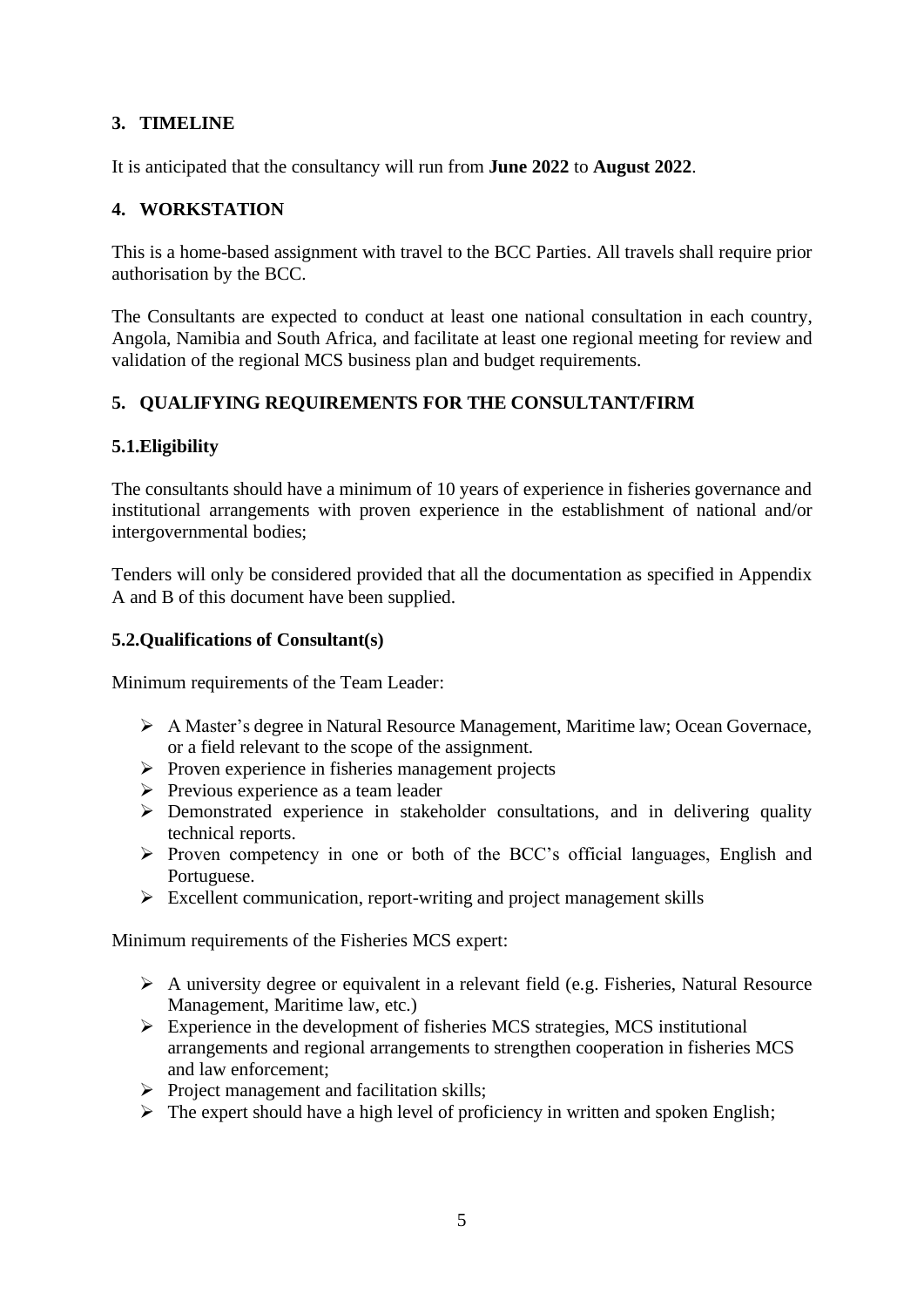Core Competencies of the desired Team:

- $\triangleright$  Proven experience in the setting up of public institutions/agencies
- ➢ Understanding of fisheries MCS and law enforcement issues and realities in the region
- ➢ Experience of carrying out assignments for the international development partners
- ➢ Ability to produce high quality outputs in a timely manner while understanding and anticipating the evolving needs of the BCC;
- $\triangleright$  Proven data analysis and interpretation capability;
- ➢ Proven organizational skills and ability to work independently;
- ➢ Sound judgement, strategic thinking and ability to manage competing priorities;
- $\triangleright$  Display cultural, gender, nationality sensitivity, understanding and adaptability;

## **6. ADDITIONAL INFORMATION**

#### **6.1.Evaluation of tenders**

- a) The contract will be awarded from the qualifying tenders as per the following criteria:
- i. Responsive/compliant/acceptable, and
- ii. Having received the highest score out of a pre-determined set of weighted technical and financial criteria specific to the tender proposal. In this regard, the respective weight of the proposals are as follows:
	- a. Technical Criteria weight is **70%**
	- b. Financial Criteria weight is **30%**

| <b>Criteria</b>                                                                                                               | Weight                                            | <b>Max. Point</b> |     |
|-------------------------------------------------------------------------------------------------------------------------------|---------------------------------------------------|-------------------|-----|
| <b>Technical Competence (based on CV, Proposal and interview</b>                                                              |                                                   |                   | 100 |
| (if required))                                                                                                                |                                                   |                   |     |
| ٠<br>methodology/approach                                                                                                     | Response to the ToRs and comprehensiveness of the |                   | 30% |
| Proven ability to deliver work of this kind with demonstrated<br>٠<br>relevant experiences and technical skills.              |                                                   |                   | 40% |
| Proven record of making recommendations to improve natural<br>п<br>resource and/ or ecosystem management and decision making. |                                                   |                   | 20% |
| Previously<br>٠<br>professionals and women                                                                                    | individual/entity,<br>disadvantages<br>young      |                   | 10% |
| <b>Financial (Lower Offer/Offer*100)</b>                                                                                      | 30%                                               | 30%               |     |
| Technical Score * 70% + Financial Score * 30%<br><b>Total Score</b>                                                           |                                                   |                   |     |

#### **6.2.Modification of terms**

The BCC Secretariat reserves the right to add, modify or omit certain portions of the tender scope at any time at its sole discretion. This includes the right to cancel this tender at any time prior to entering into a contract with the successful bidder.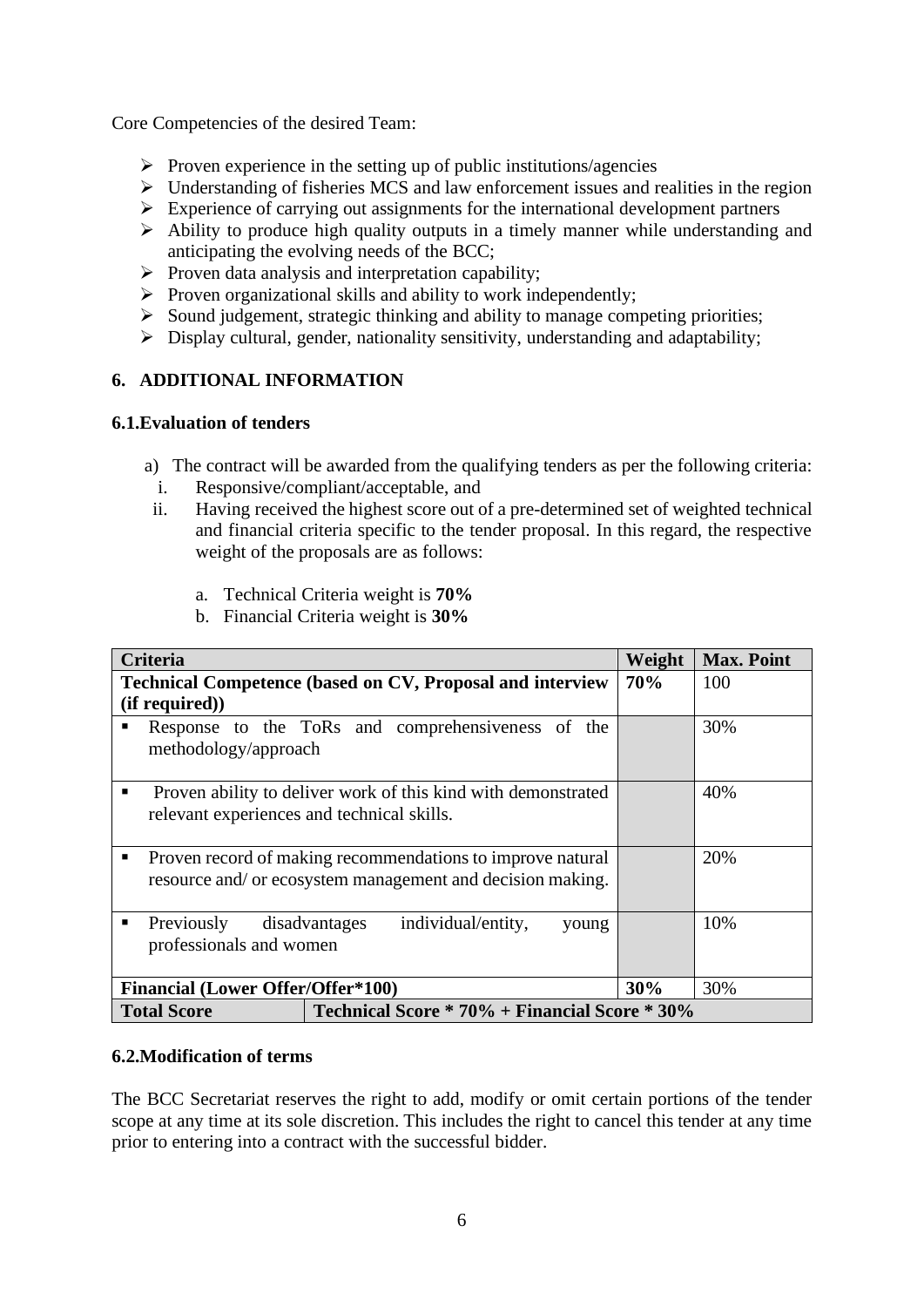# **6.3. Tender award**

The contract will be awarded to a successful bidder within **60 days** of closing of this tender and the successful bidder will commence work within four (4) weeks from the date of signature, by all parties.

## **6.4. Prime contractor relationship**

The BCC Secretariat will enter into a contract with only one successful bidder.

## **6.5. Confidentiality**

- i. Tenders submitted will not be revealed to any other bidders.
- ii. The BCC Secretariat reserves the right to seek clarification or verification of any information contained in the tenders.
- iii. All information pertaining to BCC obtained by the bidder as a result of participation in this tender is confidential and must not be disclosed without written authorisation from the Executive Secretary of BCC.

#### **6.6. Ownership of data**

All tenders, including any supporting documents and or training materials or any other documentation with reference to this tender, submitted to the BCC Secretariat becomes the property of BCC.

Any data of whatever nature resulting from the provision of the Products and Services shall be the property of BCC and may be used by BCC without restriction. All data or information that may be shared with the successful bidder during the provision of the Products and Services shall upon the termination of the contract, be returned to the BCC Secretariat.

## **7. SUBMISSION OF PROPOSALS/BIDS**

The deadline for the submission of tenders is **31 May 2022 at 17h00, Namibia time.**

The Proposal shall comprise the following documents in electronic copies:

- a) Technical Component
- b) Financial Component

The Proposal shall be emailed to Laimy Brown at [laimy@benguelacc.org](mailto:laimy@benguelacc.org)

The BCC may decide to reserve the right to annul the tendering process and not award the contracts. The Financial Proposal should remain **valid for 90 (ninety) days** from the tender closing date.

## **APPENDIX A - TECHNICAL PROPOSAL**

Bidders must address all the issues and requirements which appear in Appendix A.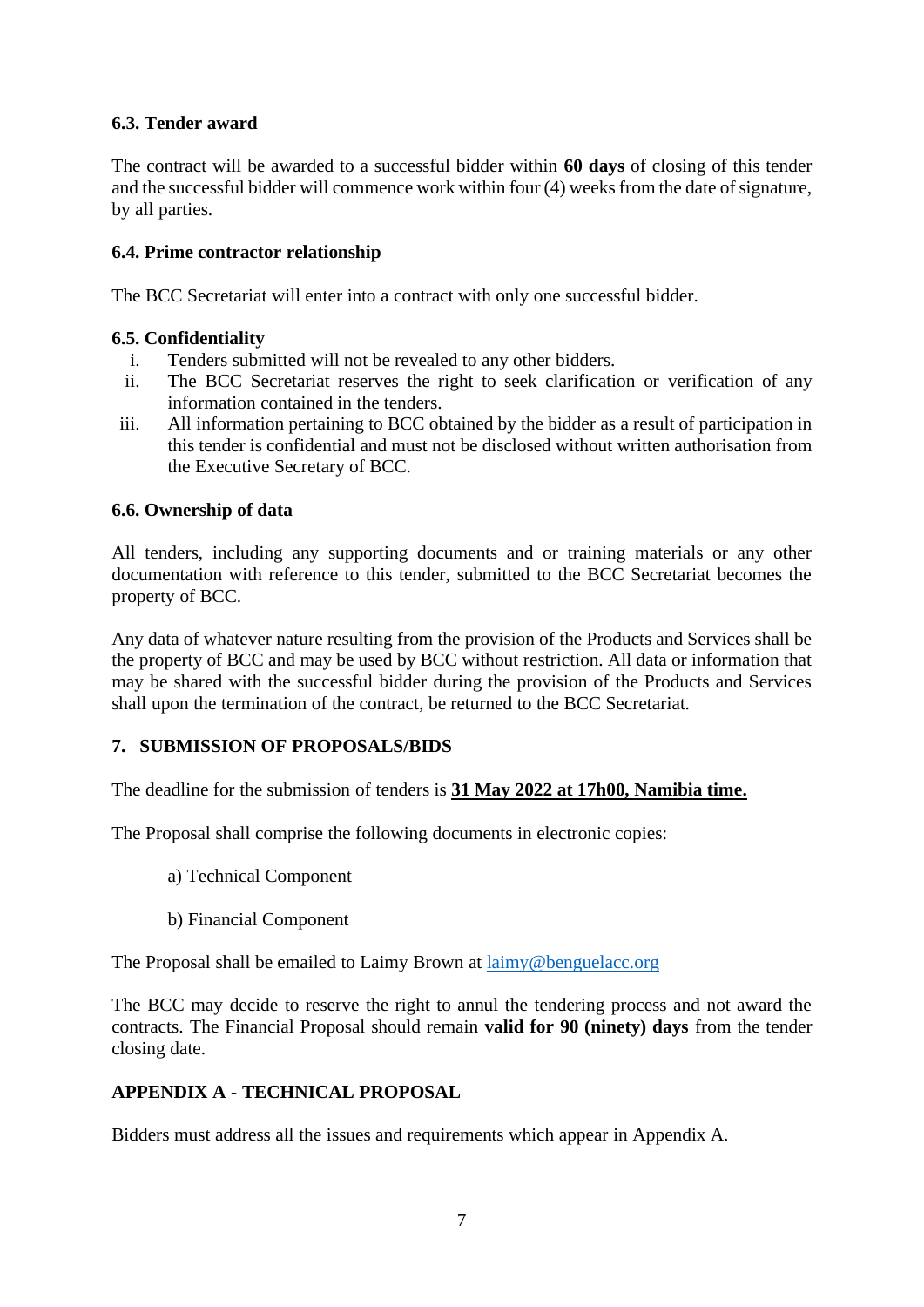# **1. UNDERSTANDING OF THE ASSIGNMENT**

A detailed proposal indicating a clear understanding of the Terms of Reference and the methodology to be applied will be required.

# **2. TECHNICAL REQUIREMENTS**

- i. A one-page letter of introduction identifying the bidder and signed by the person(s) authorised to bind the bidder to statements made in the proposal.
- ii. Complete CVs, certified qualifications and other documentation in support of the CVs for each proposed team member.
- iii. Proof of technical knowledge or qualifications or experience of staff that will carry out the work as specified in the deliverables
- iv. A Profile of the Company/ Consultancy Firm/ Consortium.
- v. All bidders are required to clearly state the name of the Primary Party with whom the BCC Secretariat will enter into an Agreement. In the event of a consortium, or group of companies jointly delivering a response, full details are required of each of the legal entities involved.
- vi. Description of role or element of the proposal to be fulfilled by any third-party and the full contact details of any third-parties involved in the proposal (if applicable).

## **3. REFERENCES**

- i. A record of previous similar assignments undertaken by the bidder. Proof of such work may be requested by the BCC.
- ii. Bidders must provide a minimum of three (3) clients (names, addresses and telephone numbers) who may be contacted for references in connection with the scope of work.
- iii. These references should be current, stipulate the nature of work undertaken, the financial value of the Services offered and where the work was executed.
- iv. The BCC Secretariat reserves the right to undertake a full background check on all references submitted prior to awarding the contract.

## **APPENDIX B - FINANCIAL PROPOSAL**

Bidders must address all the issues and requirements which appear in Appendix B.

## **1. SCHEDULE OF COSTS/FINANCIAL PROPOSAL**

The schedule must take the following format:

- i. All costs must be quoted in Namibian Dollars (NAD).
- ii. The total cost of the proposal (best and final offer).
- iii. All prices must be quoted including VAT.
- iv. The BCC shall cover all workshops, travel and subsistence costs
- v. A breakdown of the pricing and cost components for Services set out in this invitation to tender should be in line with the given timelines.